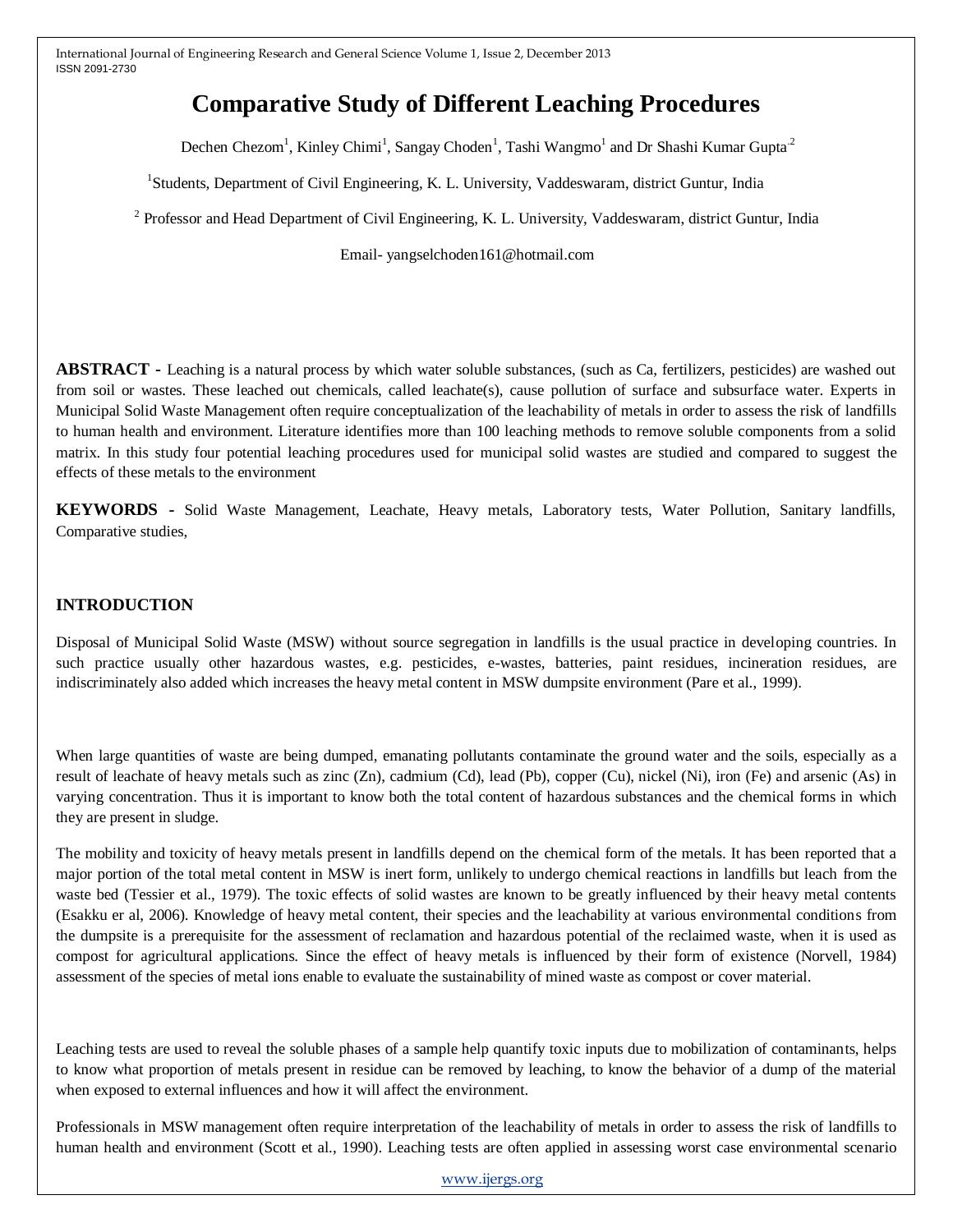where components of the samples become soluble and mobile. Various leaching methods *viz.,* acid digestion, TCLP, ELT, SE, MEP etc., to remove soluble components from solid matrix have been cited in literature (Hesbach et al., 2001).

In this study four important tests, e.g. TCLP (Toxicity Characteristic Leaching Procedure), SPLP (Synthetic Precipitation Leaching Procedure), Column Leaching Test, EPTOX (Extraction Procedure Toxicity Test) are studied in detail because these tests have been widely used to generate leachate concentrations for all types of solids for a number of metals and organic chemicals. The pros and cons of these tests are discussed in he light of their usefulness in assessing the travel of metal ions through leachate in solid waste dump environment.

# **LEACHING METHODS:**

# **TCLP (toxicity characteristic leaching procedure):**

It is used to determine the mobility of organic and inorganic contaminants in liquid, solid and multi-phased wastes. It is also used to classify wastes (hazardous or nonhazardous) for purposes of disposal in a landfill.

It simulates the worst case scenario for disposal of waste in co-disposal landfill environment.

Particle size reduction is required, when the solid has a surface area per gram of material equal to or greater than 3.1 cm, or smaller than 1cm in its 2 narrowest dimensions.

Crushing cutting, grinding of the waste are done if the surface area is smaller or the particle size is larger than described above.

## **SPLP(synthetic precipitation leaching procedure):**

Chemical analyses of the filtered extract are conducted to determine the concentration of specified organic and inorganic constituents.

Used to determine the mobility of both organic and inorganic analytics present in liquids, soils, and wastes.

Is similar to TCLP except that the pH of the leachate is periodically adjusted up to specified maximum acid addition.

TCLP and SPLP are similar in test procedure. The primary difference between the two tests is the leaching media used. The acetic acid used in TCLP test is to simulate the major component found in leachate at any typical municipal waste landfill. The TCLP fluids are highly buffered and mildly acidic while the SPLP uses an un-buffered solution of sulfuric and nitric acids, at slightly more pH.

#### **EP-TOX(Extraction procedure toxicity test):**

It is to determine whether a waste exhibits the characteristics of extraction procedure toxicity. Extraction takes place over a period of 24 hours with agitation. The liquid extract is analyzed for specific chemical constituents.

#### **Column test:**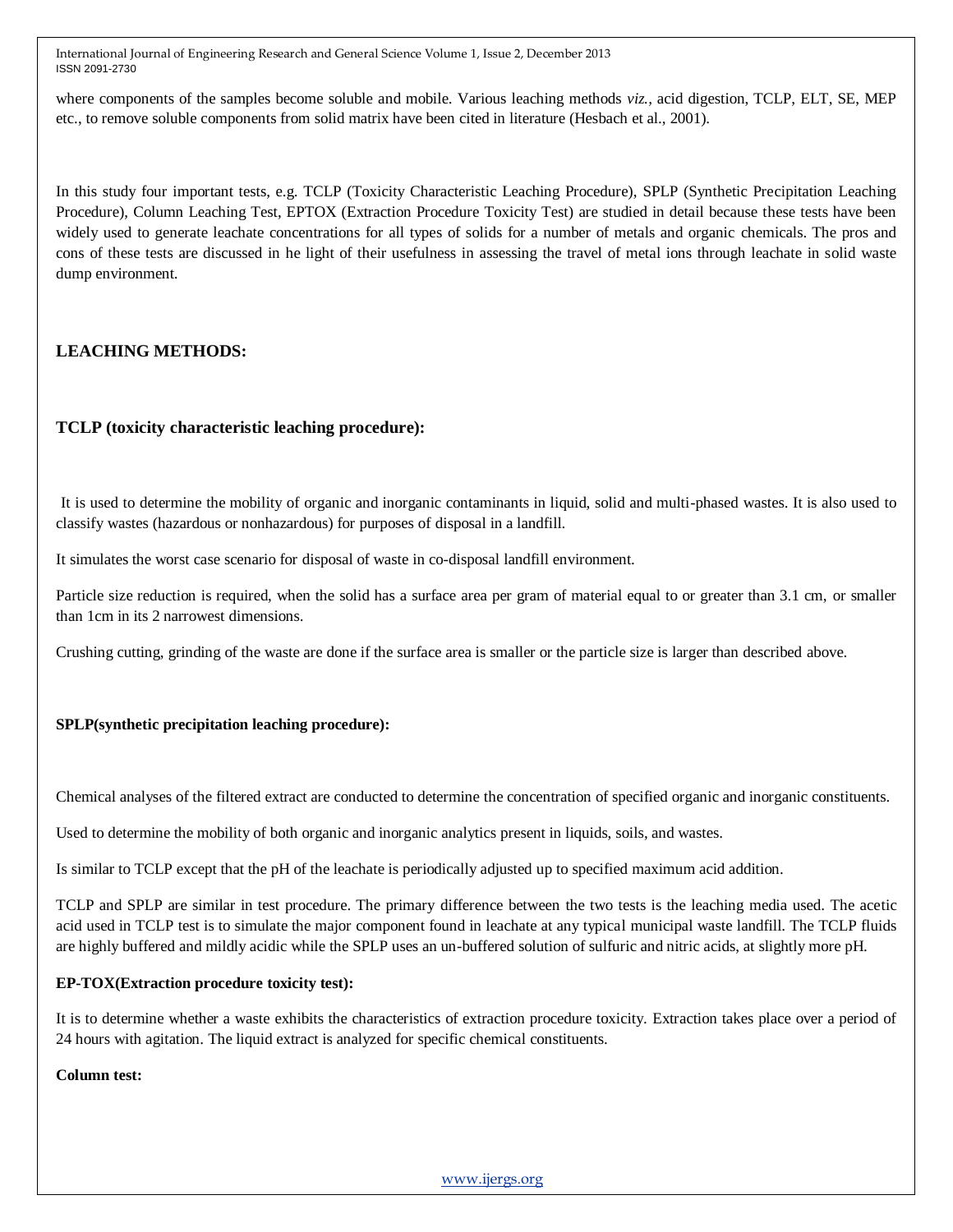It is to determine the leachability of inorganic component from wastes as a function of the value of L/S ratio. The leachant is passed through a vertical column of the waste material in up-flow or down-flow manner, collected in fractions and analyzed.

# **FACTORS CONTROLLING LEACHING UNDER FIELD CONDITIONS**

Various physical, chemical, and biological factors influence leaching from waste and soil.

The physical factors are:

**Climate conditions:** The amount of net precipitation at a fill site will influence the amount of water available for infiltration through the site.

**Design of the fill site:** The depth of the fill will affect the quality of the leachate. The deeper the unit, the greater the contact time between the percolate and the fill material and thus there will be a greater opportunity for the leachate to reach saturation limits. Also, the deeper the unit, the longer it will take for contaminants to be depleted. Topography will affect the site's runoff pattern and the amount of water entering (via run-on) and leaving (via run-off) the site.

**Vegetation:** Vegetation limits infiltration by intercepting precipitation directly (thereby improving evaporation from the surface) and by taking up soil moisture and transpiring it back to the atmosphere (i.e., via evapotranspiration).

**Hydrogeological conditions:** Subsurface geologic conditions and depth to groundwater at a fill site can impact the generation of leachate. Materials below the water table provide a source of water provided precipitation and run on occurs.

The biological factors include the presence of microorganisms which on constant biodegradation can change redox potential and pH conditions affecting the solubility of contaminants.

In addition to the above for most in-organics the controlling factors for leaching are:

**• pH**

- **Redox conditions**
- **Solid to liquid ratio for extraction**
- **Solubility**
- **Solid phase compound**

And for most organic chemicals the controlling factors for leaching are:

- **Solubility**
- **Partitioning**
- **Presence of organic carbon**
- **Solid to liquid ratio for extraction**
- **Non-Aqueous phase liquid**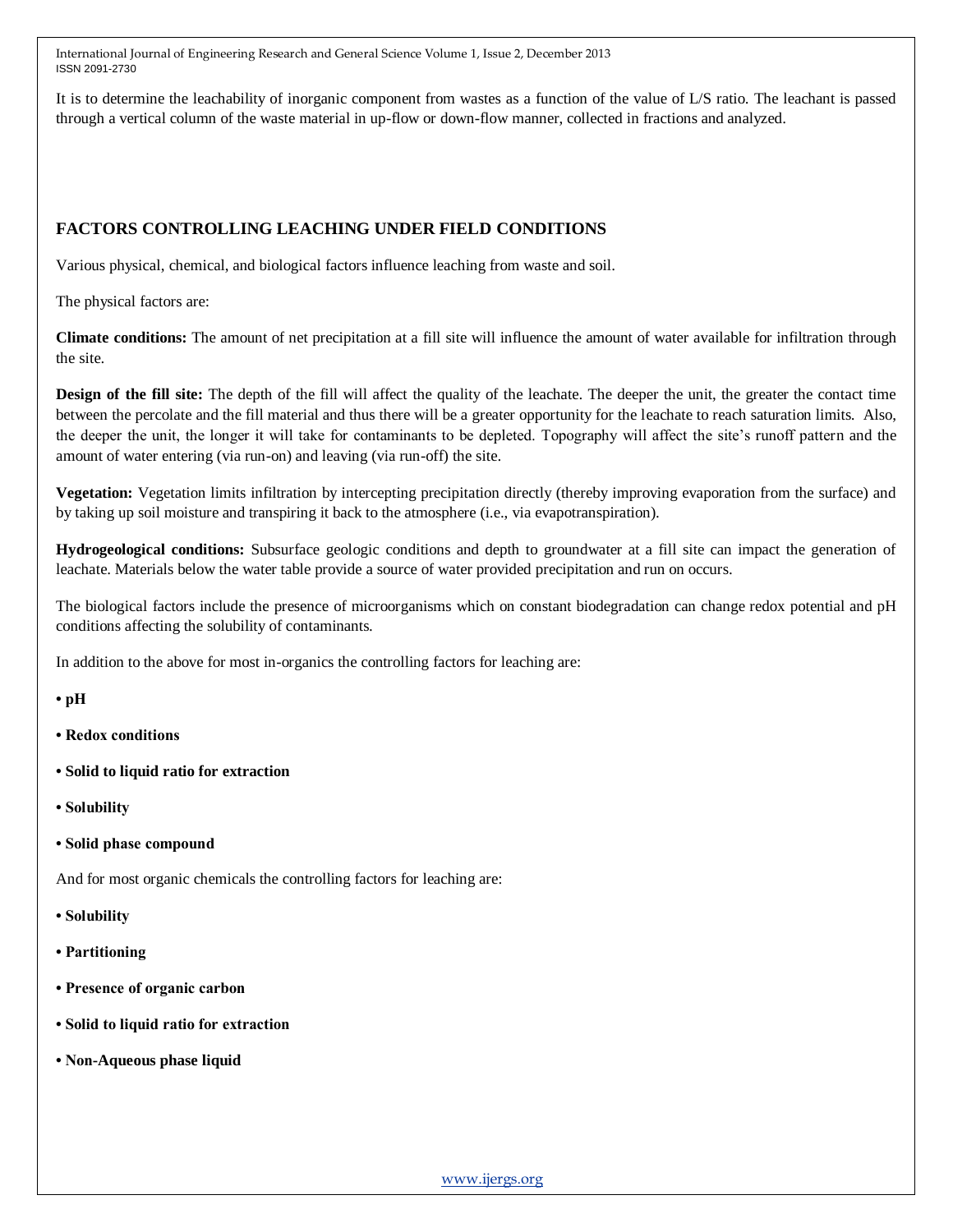# **COMPARISON OF DIFFERENT METHODS:**

| <b>TCLP</b>                                                                                                                                               | <b>SPLP</b>                                                                              | EP-TOX                                                                                                                             | <b>COLUMN TEST</b>                                                                                                                         |
|-----------------------------------------------------------------------------------------------------------------------------------------------------------|------------------------------------------------------------------------------------------|------------------------------------------------------------------------------------------------------------------------------------|--------------------------------------------------------------------------------------------------------------------------------------------|
| evaluates metal mobility in<br>sanitary landfills.<br>The purpose is to classify                                                                          | the potential for<br>evaluates<br>leaching metals into ground<br>and surface waters.     | determines whether a waste<br>exhibits the characteristics of<br>extraction procedure toxicity.                                    | determines<br>release<br>the<br>of<br>constituents from material and<br>with that the potential pollution<br>of the environment with those |
| wastes (hazardous and non-<br>hazardous).                                                                                                                 | The purpose is to determine the<br>leaching potentials of soil,<br>waste and wastewater. | uses $1:16$ L/S ratio.                                                                                                             | constituents over a long period<br>of time.                                                                                                |
| uses 1:20 L/S ratio.                                                                                                                                      | -uses 1:20 L/S ratio.                                                                    |                                                                                                                                    | is a dynamic test to determine<br>leaching from L/S ratio 0.1 to<br>10.                                                                    |
| The TCLP extraction fluids<br>were developed to stimulate a<br>worst case scenario, when the<br>disposed<br>waste<br>is<br>with<br>municipal solid waste. | The SPLP extraction fluid is<br>intended<br>simulate<br>to<br>precipitation.             | EP-TOX is<br>The<br>used<br>to<br>simulate the leaching which a<br>waste may undergo when<br>disposed of in a sanitary<br>landfill | is designed to simulate the flow<br>of percolating groundwater<br>through a porous bed of<br>granular material.                            |
| The TCLP extraction fluid is<br>buffered organic acid solution<br>at pH 4.98 (the pH remains<br>constant).                                                | The SPLP extraction fluid is<br>not buffered (the pH level<br>fluctuates).               | The extraction fluid is acetic<br>acid solution at pH 5.                                                                           | <b>NA</b>                                                                                                                                  |
| HCl,<br>HNO <sub>3</sub> ,<br>Reagents-<br>NaOH, CH3CH2OOH                                                                                                | H <sub>2</sub> SO <sub>4</sub> , H <sub>NO3</sub>                                        | Reagents- CH3COOH, water                                                                                                           | <b>NA</b>                                                                                                                                  |
| The extraction time is 18<br>hours.                                                                                                                       | The extraction time is<br>-18<br>hours.                                                  | The extraction time is 24<br>hours.                                                                                                | The extraction time depends on<br>whether the test is meant to be<br>a short, medium and long term.                                        |
| Simulated weathering-<br>100<br>years in a landfill.                                                                                                      | Simulated weathering-<br>100<br>years exposure to acid rain.                             | <b>NA</b>                                                                                                                          | <b>NA</b>                                                                                                                                  |
| Static test.                                                                                                                                              | Static test                                                                              | Static test                                                                                                                        | Dynamic test                                                                                                                               |
| Inexpensive to perform                                                                                                                                    | Inexpensive to perform                                                                   | <b>NA</b>                                                                                                                          | Cost data are not available                                                                                                                |
| Precision data are available                                                                                                                              | Precision data are available                                                             | <b>NA</b>                                                                                                                          | Relatively precise                                                                                                                         |
| Initial pH of the test may not<br>reflect the actual field pH<br>conditions                                                                               | Initial pH of the test may not<br>reflect the actual field pH<br>conditions              | <b>NA</b>                                                                                                                          | <b>NA</b>                                                                                                                                  |
| Conducted<br>aerobic<br>under<br>conditions                                                                                                               | Conducted<br>under<br>aerobic<br>conditions                                              | NA                                                                                                                                 | <b>NA</b>                                                                                                                                  |
| Particle size reduction may be<br>required                                                                                                                | Particle size reduction may be<br>required                                               | NA                                                                                                                                 | The size of the particles used in<br>the test is controlled                                                                                |